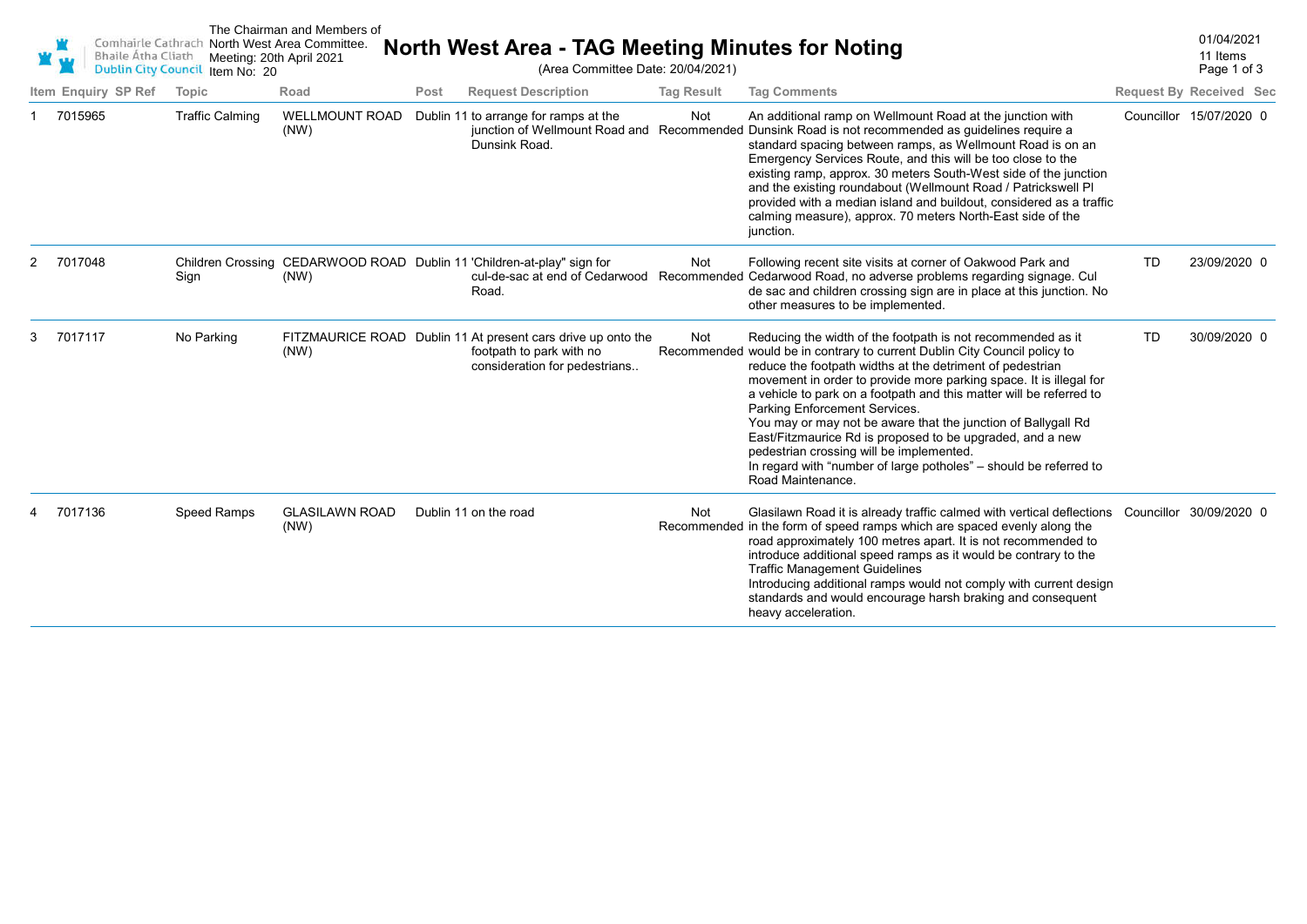| Comhairle Cathrach<br><b>Bhaile Átha Cliath</b><br><b>Dublin City Council</b> |                     |                        | North West Area - TAG Meeting Minutes for Noting<br>(Area Committee Date: 20/04/2021) |      |                                                                                  |                   |                                                                                                                                                                                                                                                                                                                                                                                                                                                                                                                                                                                                                                                                                                                                                                                                                                                                                                                                                                                                                                                                                                                                                                                                                                                                                                             |    | 01/04/2021<br>11 Items<br>Page 2 of 3 |  |
|-------------------------------------------------------------------------------|---------------------|------------------------|---------------------------------------------------------------------------------------|------|----------------------------------------------------------------------------------|-------------------|-------------------------------------------------------------------------------------------------------------------------------------------------------------------------------------------------------------------------------------------------------------------------------------------------------------------------------------------------------------------------------------------------------------------------------------------------------------------------------------------------------------------------------------------------------------------------------------------------------------------------------------------------------------------------------------------------------------------------------------------------------------------------------------------------------------------------------------------------------------------------------------------------------------------------------------------------------------------------------------------------------------------------------------------------------------------------------------------------------------------------------------------------------------------------------------------------------------------------------------------------------------------------------------------------------------|----|---------------------------------------|--|
|                                                                               | Item Enquiry SP Ref | Topic                  | Road                                                                                  | Post | <b>Request Description</b>                                                       | <b>Tag Result</b> | <b>Tag Comments</b>                                                                                                                                                                                                                                                                                                                                                                                                                                                                                                                                                                                                                                                                                                                                                                                                                                                                                                                                                                                                                                                                                                                                                                                                                                                                                         |    | <b>Request By Received Sec</b>        |  |
| 5                                                                             | 7017154             | <b>Traffic Calming</b> | (NW)                                                                                  |      | BALLYGALL AVENUE Dublin 11 measures including road closure<br>requested.         | Not               | Dublin City Council only recommends road closures and one way<br>Recommended systems in exceptional circumstances as they have considerable<br>drawbacks associated with them including:<br>• They can result in operational difficulties for emergency<br>services, waste disposal and delivery.<br>• They can result in considerable inconvenience to local residents<br>and other road users due to diverted traffic.<br>• They can result in increased volumes of traffic on other local<br>streets as traffic is displaced.<br>• It can result in increased traffic speeds.<br>For the most part, there is on street parking which is effectively<br>acting as traffic calming by physically narrowing the carriageway<br>and reducing driver's forward visibility. Ballygall Avenue is a<br>narrow road and also is short in length (approx. 130 meters) and<br>not conducive to speed.<br>Ballygall Avenue is covered by the 30 km/h Slow Zone, indicating<br>the lower speed limit and that the area is a Home Zone/Slow<br>Zone, which warns motorists that it is a residential area and to<br>expect children.<br>In addition to the information above, is not recommended the<br>provision of extra traffic calming measures at this time or to turn<br>Ballygall Avenue into a cul de sac road. | TD | 01/10/2020 0                          |  |
| 6                                                                             | 7018063             | <b>Traffic Calming</b> | <b>BALLYGALL</b><br>CRESCENT (NW)                                                     |      | Dublin 11 request for ramps on Ballygall<br>Crescent, top end from 76 to<br>110. | Not               | Ballygall Crescent is currently traffic calmed with five speed<br>Recommended ramps. These traffic calming measures are placed at the<br>appropriate distances apart for optimum traffic calming.<br>The existing ramps are provided as a traffic calming measure to<br>reduce speed and danger to pedestrians. The factors taken into<br>consideration in locating ramps include spacing between ramps,<br>street lighting, location of driveways and proximity of junctions.<br>Additional ramps would not comply with current design standards<br>and would encourage harsh braking and consequent heavy<br>acceleration.<br>In addition no further measures are recommended to be<br>implemented at Ballygall Crescent.                                                                                                                                                                                                                                                                                                                                                                                                                                                                                                                                                                                 | TD | 24/11/2020 0                          |  |
|                                                                               | 7018111             | Stop Sign              | <b>PLUNKETT</b><br>CRESCENT (NW)                                                      |      | Dublin 11 on the road.                                                           | Not               | Under the road traffic act, traffic on a road ending at a T junction<br>Recommended must give way to traffic from either direction on the other road and<br>may only continue if is safe to do. Signs and markings are not<br>necessary where normal rules of the road apply, moreover such<br>signs/markings are only provided on approaches to major<br>junctions, otherwise this would lead to a proliferation of signs<br>throughout residential estates.<br>Therefore this request is not recommended.                                                                                                                                                                                                                                                                                                                                                                                                                                                                                                                                                                                                                                                                                                                                                                                                 |    | Councillor 26/11/2020 0               |  |